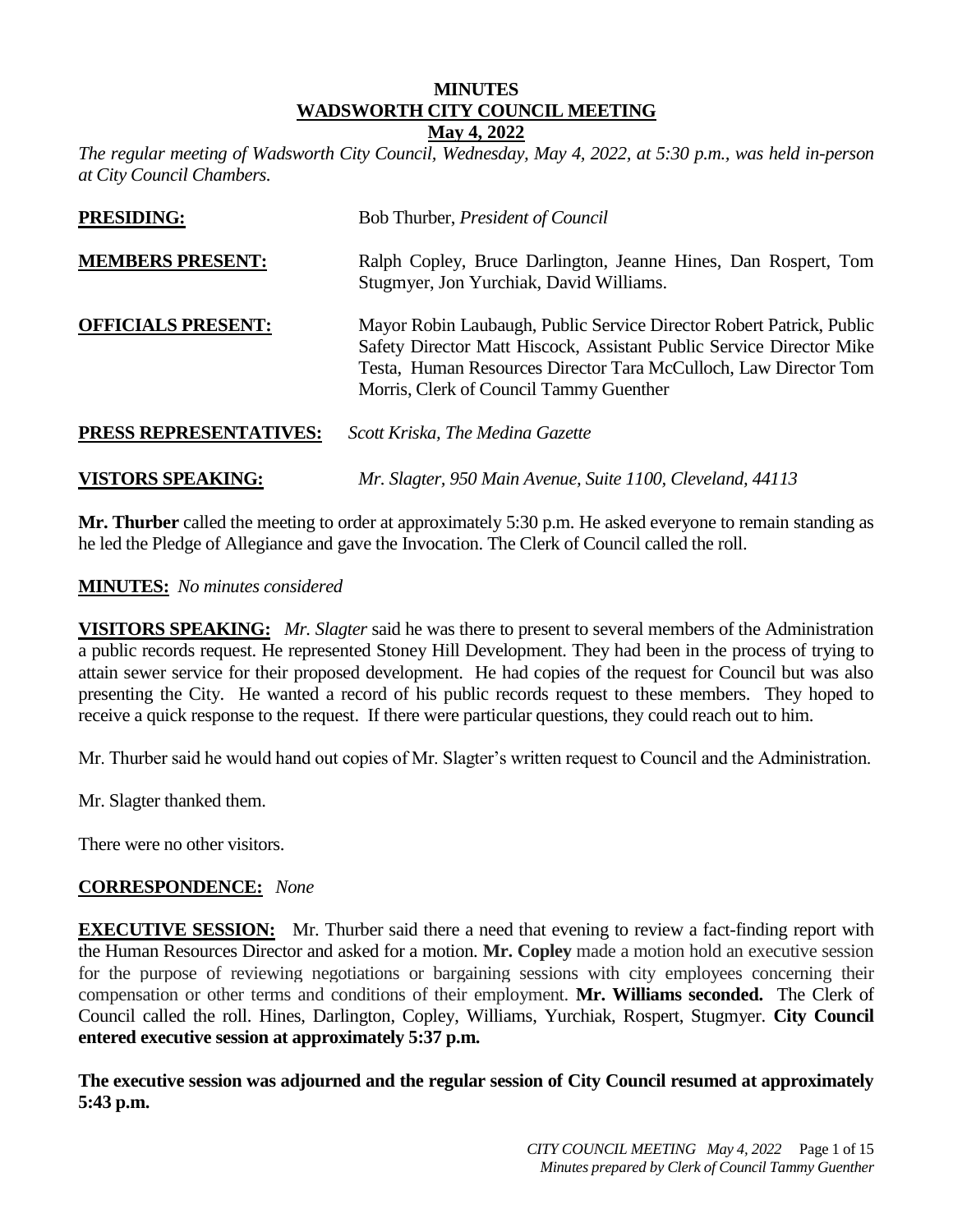## *LEGISLATION***:**

*The following legislation was read for the first time and acted upon as follows:*

**RESOLUTION NO. 22-07 (1 st RDG.): A RESOLUTION DETERMINING THAT IT IS NECESSARY TO LEVY A TAX OUTSIDE THE TEN-MILL LIMITATION FOR PROVIDING AMBULANCE AND EMERGENCY MEDICAL SERVICE AND REQUESTING THAT THE COUNTY AUDITOR CERTIFY THE CURRENT TAX VALUATION OF THE CITY OF WADSWORTH AND THE DOLLAR AMOUNT OF REVENUE THAT WOULD BE GENERATED BY A TWO AND FIVE TENTH (2.5) MILLS RENEWAL LEVY** 

- Sponsored by Council Member Ralph Copley
- Forwarded by Public Safety Committee April 19, 2022

Mr. Copley made a motion, which was seconded by Mr. Williams, to place Resolution No. 22-07 on second reading. An all in favor vote was taken and all Council members present voted in favor of the motion. **Resolution 22-07 advanced to second reading for the meeting of May 17, 2022.**

**RESOLUTION NO. 22-08 (1 st RDG.): A RESOLUTION DETERMINING THAT IT IS NECESSARY TO LEVY A TAX OUTSIDE THE TEN-MILL LIMITATION FOR PROVIDING AMBULANCE AND EMERGENCY MEDICAL SERVICE AND REQUESTING THAT THE COUNTY AUDITOR CERTIFY THE CURRENT TAX VALUATION OF THE CITY OF WADSWORTH AND THE DOLLAR AMOUNT OF REVENUE THAT WOULD BE GENERATED BY A RENEWAL OF A TAX OF TWO AND FIVE TENTH (2.5) MILLS WITH AN INCREASE OF THREE TENTH MILLS (0.3) TO CONSTITUTE A TAX OF TWO AND EIGHT TENTH (2.8) MILLS** 

- Sponsored by Council Member Ralph Copley
- Forwarded by Public Safety Committee April 19, 2022

Mr. Copley made a motion, which was seconded by Mr. Williams, to place Resolution No. 22-08 on second reading. An all in favor vote was taken and all Council members present voted in favor of the motion. **Resolution 22-08 advanced to second reading for the meeting of May 17, 2022.**

**RESOLUTION NO. 22-09 (1 st RDG.): A RESOLUTION DETERMINING THAT IT IS NECESSARY TO LEVY A TAX OUTSIDE THE TEN-MILL LIMITATION FOR PROVIDING AMBULANCE AND EMERGENCY MEDICAL SERVICE AND REQUESTING THAT THE COUNTY AUDITOR CERTIFY THE CURRENT TAX VALUATION OF THE CITY OF WADSWORTH AND THE DOLLAR AMOUNT OF REVENUE THAT WOULD BE GENERATED BY A RENEWAL OF A TAX OF TWO AND FIVE TENTH (2.5) MILLS WITH AN INCREASE OF FIVE TENTH MILLS (0.5) TO CONSTITUTE A TAX OF THREE (3) MILLS** 

- Sponsored by Council Member Ralph Copley
- Forwarded by Public Safety Committee April 19, 2022

Mr. Copley asked that the Safety Director explain the resolutions. He had held off until the Clerk read all three so an explanation could be made for why three resolutions saying basically the same thing were needed.

**Mr. Hiscock** thanked Mr. Copley and said the reason that they went through this exercise every time they looked at a public safety levy was because of what was required by statute. This was the first step in process of a levy to determine tax valuation or the amount revenue that a particular millage amount would bring in. They had decided to find out what the current levy would general, which was represented in 22-07. Resolution 22-08 was a slight increase on the current amount, to 2.8 mills in total, and the third resolution, 22- 09 would indicate the revenue generated from a 3 mill EMS Levy. That was essentially what they were asking. By passing any of the resolutions at a later date, they were not imposing a tax and he wanted to make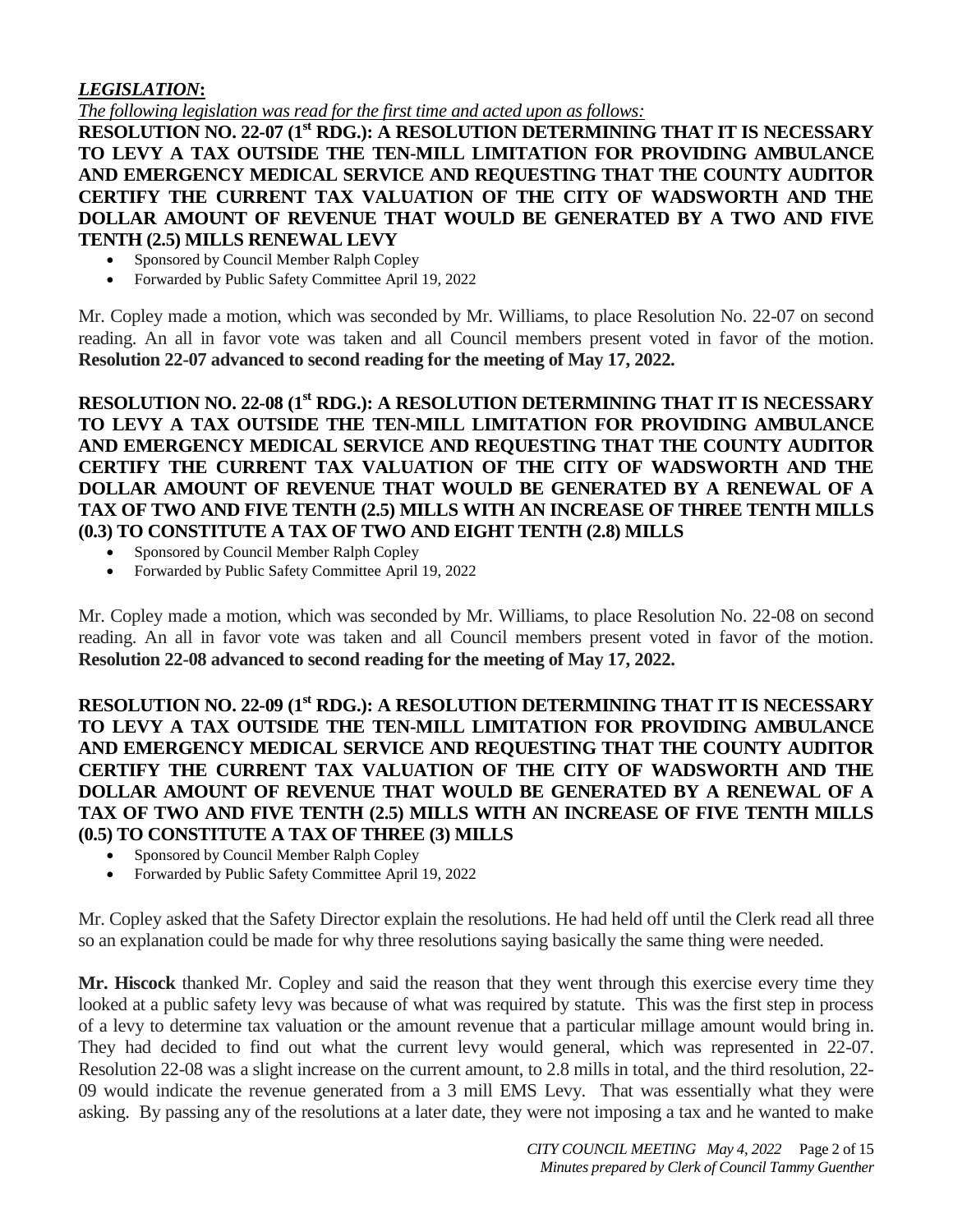sure that their citizens knew that. They were merely asking the County Auditor's office to tell the City what those millage amounts would generate. The amounts would come back to them and the Public Safety Committee would discuss them to make a better determination about what the ballot language should say and what they should ask citizens for, come November's election.

Mr. Copley asked him to touch on the importance of having a renewal compared to a new levy.

Mr. Hiscock said that the renewal versus replacement versus increase language was an important dynamic in any levy. Renewal basically said that they would use the existing rate that they all paid as some basis, whether purely as a renewal or a renewal with an increase or some other factor. It was different than replacement language because a replacement levy essentially started a new language. It was also very important that under the renewal language, they existed under old state law, which allowed them to capture dollars that they would not otherwise be able to do since the state law changed. It was often referred to as the "state rollback amount" on renewal language. That was important and why they saw it in all three resolutions. They did not want to lose that for their taxpayers. It ended up allowing them to acquire a lesser millage amount because they had the state rollback amount.

Mr. Copley asked for any questions of Council members and there were none.

Mr. Copley made a motion, which was seconded by Mr. Yurchiak, to place Resolution No. 22-09 on second reading. An all in favor vote was taken and all Council members present voted in favor of the motion. **Resolution 22-09 advanced to second reading for the meeting of May 17, 2022.**

## **ORDINANCE NO. 22-045 (1st RDG.): AN ORDINANCE AUTHORIZING THE MAYOR OR DIRECTOR OF PUBLIC SERVICE TO ACCEPT FUNDS FROM MEDINA COUNTY'S PY2020 CDBG ALLOCATION PROGRAM AND TO ENTER INTO AN AGREEMENT WITH THE COUNTY COMMISSIONERS IN ORDER TO IMPLEMENT THE GRANT AND DEFINE THE ROLES AND RESPONSIBILITES OF THE CITY OF WADSWORTH AND MEDINA COUNTY AND DECLARING AN EMERGENCY**

Sponsored by Council Member Thomas Stugmyer

Mr. Stugmyer said he could explain a bit about the ordinance and if he missed something, Mr. Patrick could weigh in on it. Before 2018, the City used to apply directly to the state for these funds and the legislation actually happened before the legislation actually happened before the application. When the County took the process over in 2018, the County received the money and the City made the application with the County. At that point, after the application was made, then the ordinance would come to Council.

In 2020 the City did make the application and received \$150K in the grant, of which there were two different amounts that Mr. Stugmyer would explain. That ordinance was prepared but never presented to City Council. It was during the Covid shut down and for whatever reason, it fell through the cracks. The Council never received it. When the City Engineering Department went to do the sidewalk improvement program (it was part of the money), they realized the funds hadn't been received from the County. This was the reason for the ordinance now.

The amount listed in the ordinance was waiting for them in the amount of \$150K, with \$130K for sidewalk improvements. They would see legislation later in their agenda for that as well. The other \$20,000 was for the St. Vincent de Paul Society, which was a housing allowance to help people with costs associated with their homes during Covid times.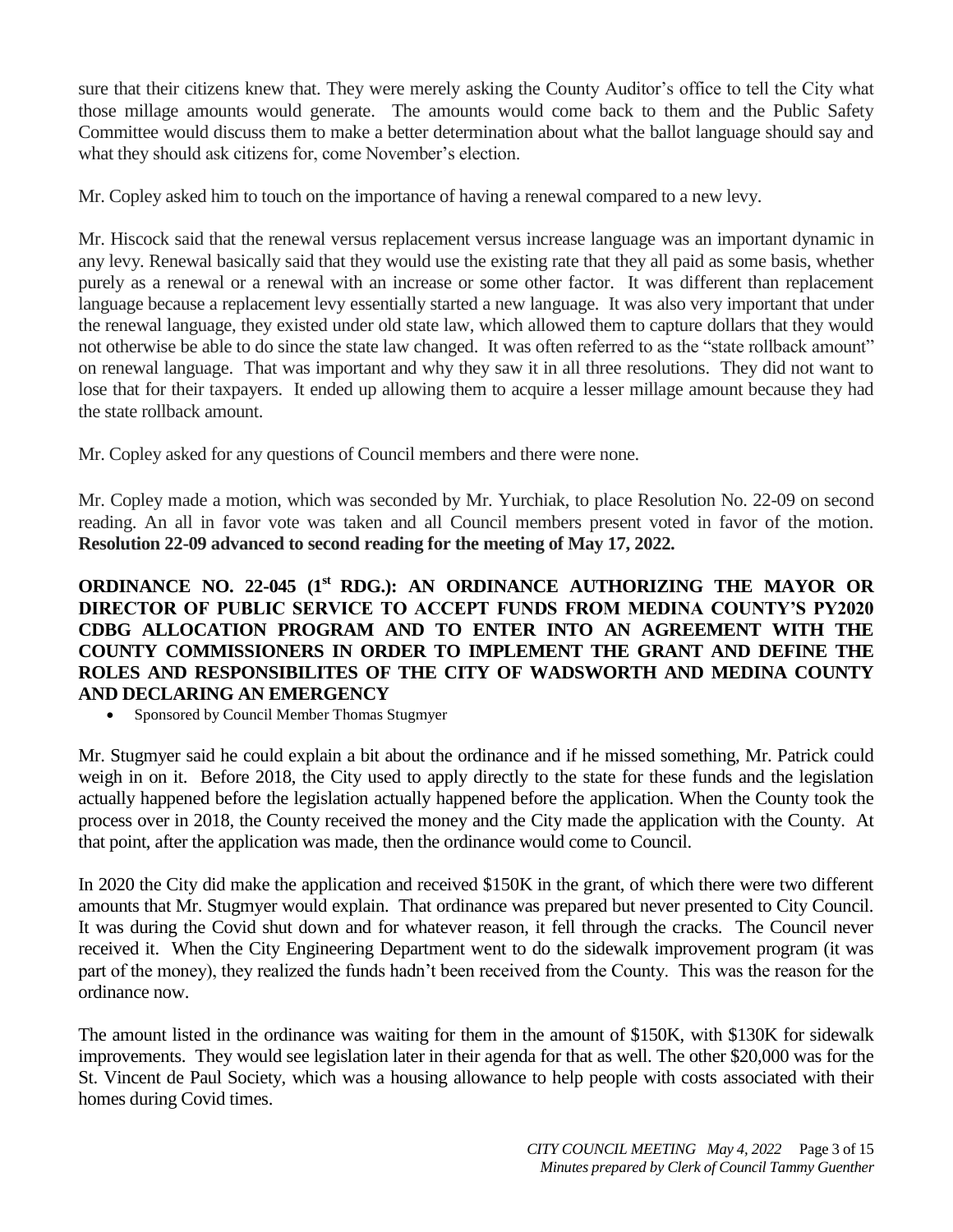Mr. Stugmyer said it might seem odd that the physical 2020 year was cited, but it was correct because it came up in the fall of 2020 to the fall of 2022. Therefore, the funds needed to be spent by August of this year in order for the City to properly receive the grant.

Mr. Thurber said it sounded like the money that went to St. Vincent de Paul had already been allocated and spent, so why would Council vote on something that was already done. **Mr. Patrick** responded to the question. He said the money had already been spent by the County. The money that the City wanted to spend, the \$130K for a sidewalk project (Mr. Thurber interjected that he got that) at Lyman Street. Mr. Patrick continued that while he did not know if they needed to do this, he thought it would be appropriate for Council to accept the funds here before they actually spent them. The money that the City was spending would be coming up. The \$20,000 of the award was not spent by Wadsworth, but was spent by the County for Wadsworth residents. Mr. Thurber said he did not mind having the legislation, but it seemed that they did not really need to.

Mr. Stugmyer asked for other questions. Mr. Darlington understood that all the money to be received would be for the sidewalk program. Mr. Patrick clarified that it would be for a sidewalk *project*. Mr. Copley asked if it would be for South or North Lyman. Mr. Patrick said it was South Lyman, between Wright Drive and Broad Street. If they were familiar with the area, they knew of the lack of dedicated sidewalks and issues with pedestrians, mainly school children from CIS traversing that area. It was something that they had talked about for a long time and they found out that these funds could be utilized for a project such as that. It really needed to be more of an infrastructure project in this particular area. They thought it would be a good use of those funds, to actually get some dedicated sidewalks and clean up the western side of South Lyman Street. It was just the west side.

Mr. Stugmyer made a motion, which was seconded by Mr. Yurchiak, to suspend the three reading rule on Ordinance No. 22-045. A roll call vote was taken. Ayes: Rospert, Stugmyer, Hines, Darlington, Copley, Williams, Yurchiak. Nays: none. Mr. Stugmyer called the question. Mr. Thurber called for a vote. A roll call vote was taken. Ayes: Stugmyer, Hines, Darlington, Copley, Williams, Yurchiak, Rospert. Nays: none. **Ordinance No. 22-045 declared to have been adopted May 4, 2022.**

## **ORDINANCE NO. 22-046 (1st RDG.): AN ORDINANCE AUTHORIZING AND DIRECTING THE DIRECTOR OF PUBLIC SERVICE TO ADVERTISE FOR, RECEIVE BIDS AND ENTER INTO A CONTRACT FOR THE SOUTH LYMAN STREET SIDEWALK REPLACEMENT PROJECT AND DECLARING AN EMERGENCY**

Sponsored by Council Member David Williams

Mr. Williams said the legislation was new and had not been discussed in Public Ways Committee. He made a motion, which was seconded by Mr. Copley, to place Ordinance No. 22-046 on second reading. An all in favor vote was take and all Council members present voted in favor of the motion. **Ordinance No. 22-046 advanced to second reading for the meeting of May 17, 2022.**

#### *The following legislation was read for the second time, having been previously read at different meetings on different days, and acted upon as follows:*

**RESOLUTION NO. 22-06 (2<sup>nd</sup> RDG.): A RESOLUTION DOCUMENTING AND DECLARING THE USE AND EXPENDITURES OF CORONAVIRUS STATE AND LOCAL FISCAL RECOVERY FUNDS RECEIVED THROUGH THE AMERICAN RESCUE PLAN ACT BY THE CITY OF WADSWORTH; AND DECLARING AN EMERGENCY**

Sponsored by President of Council Bob Thurber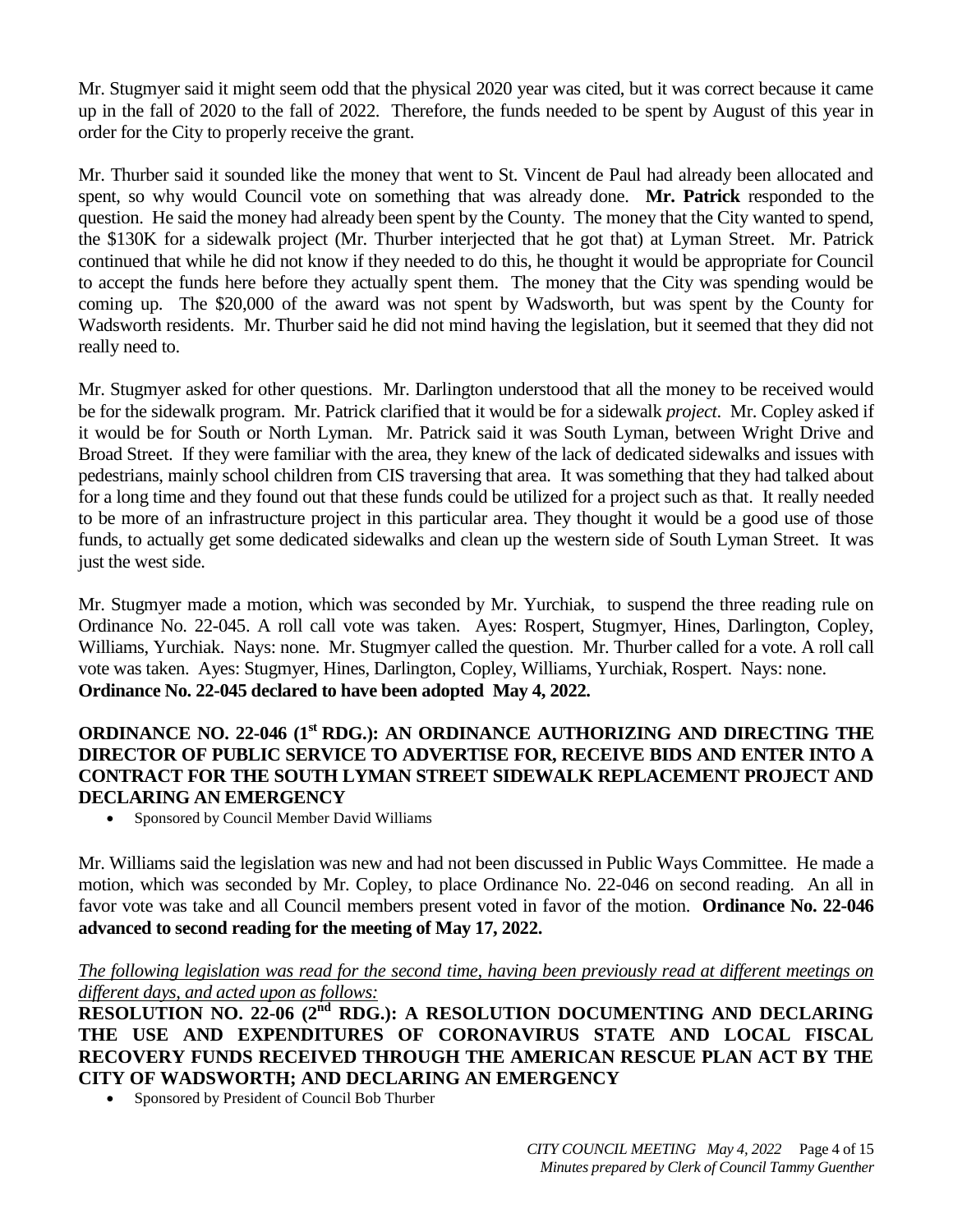The Clerk read the ordinance and Mr. Thurber asked the Public Service Director to talk about the legislation. Mr. Patrick said Mr. Testa would speak to it.

**Mr. Testa** stated that ARPA or the American Rescue Plan Act was the mechanism that the U.S. Treasury Department put together to expend funds related to this year's Covid relief program. They as a City received approximately \$2.5M and of that amount, they had until the end of 2024 to incur obligations to spend that money and to the end of 2026 to actually complete projects related to it. Previously, he believed they proposed a broad scope plan of how that \$2.5M would be spent. Recently at the last Council meeting, they talked about legislation that was entered that would in essence allow them to elect one of five categories, and in particular, the category just known as "lost revenue." By designating all \$2.5M for use under the lost revenue category, it gave them the greatest flexibility in terms of how it was spent. Two things happened there: they had the ability to spend the money on any government service, but also because of the classification of lost revenue, there were many fewer reporting responsibilities and requirements.

Mr. Copley said that he would still bring up the same question that he stated at the last Council meeting. He did not think they had done enough for their safety forces when it came to hazardous duty pay. He asked that this be reviewed in October of last year and no one from the Administration had mentioned it to him, or even considered it to Mr. Copley's knowledge. At this time he was not in favor of doing anything with this legislation.

Mr. Williams said he kind of agreed with Mr. Copley. He recently had met with one of their patrolmen, who had been off because of Covid complications. He was not so sure that they shouldn't do something more for their safety forces. To Mr. Williams, it was what this money was for. There were some other issues that he was sure they could spend it on, but he did not see them addressing that either.

Mr. Copley continued that he read several articles where other communities offered \$500.00 per person to \$5,000.00 per person, and they gave them a little plastic water bottle at Christmas-time. He thought they could do a lot better with their employees from what he was hearing.

Mr. Rospert agreed with both of them. These were the men and women who were on the front lines. They were in homes and taking care of people. And yes, their job was to put their lives on the line, but many other places got Covid pay. Folks were still dealing with it and they might lose an officer due to it. He thought they should show them by giving an increased bonus or hazard pay for a period of time. This was available money and he thought it should be used that way also.

Mr. Thurber said that they did need to get the money before they decided what to do with it though. Mr. Copley said they got it in two payments. He had done the research. Mr. Thurber was glad for it.

Mr. Copley made a motion, which was seconded by Mr. Williams, to place Resolution No. 22-06 on third reading. An all in favor vote was taken and all Council members present voted in favor of the motion. **Resolution 22-06 advanced to third reading for the meeting of May 17, 2022.**

Mr. Darlington had one more question on Resolution No. 22-06. What he understood from all of this: they had until 2024 to decide how to spend it. Mr. Copley and Mr. Thurber said they had plenty of time.

## **ORDINANCE NO. 22-034 (2<sup>nd</sup> RDG.): AN ORDINANCE AUTHORIZING THE DIRECTOR OF PUBLIC SERVICE TO ENTER INTO AN AGREEMENT FOR PROFESSIONAL ENGINEERING AND SMOKE AND DYE TESTING SERVICES FOR THE SANITARY SEWER OVERFLOW REMEDIATION PROGRAM AND DECLARING AN EMERGENCY**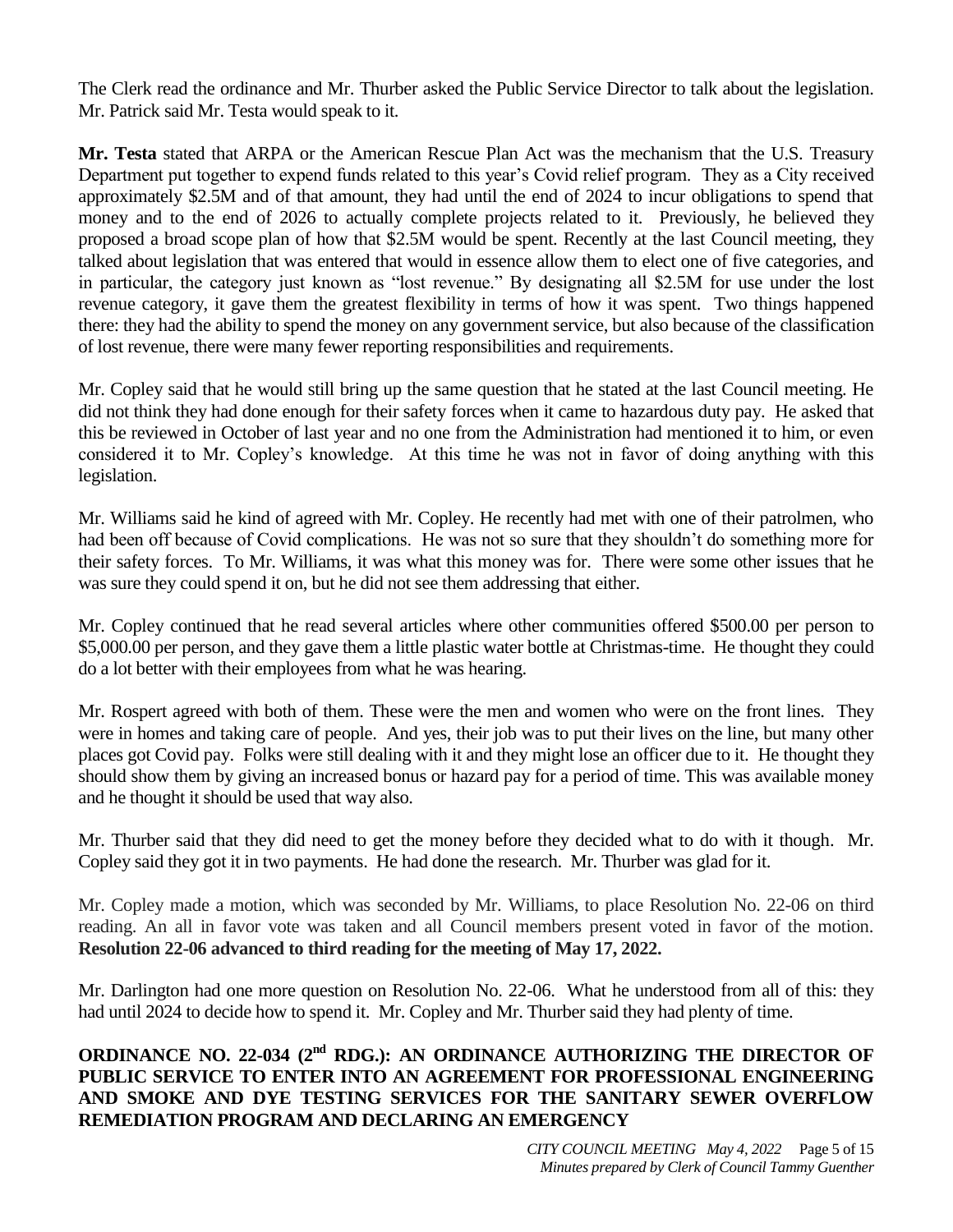- Sponsored by Council Member Bruce Darlington
- Forwarded by Public Service Committee April 12, 2022

Mr. Darlington made a motion, which was seconded by Mr. Stugmyer, to place Ordinance No. 22-034 on third reading. An all in favor vote was taken and all Council members present voted in favor of the motion, with the exception of Mr. Williams and Mr. Copley. Mr. Williams and Mr. Copley voted no. **Ordinance No. 22-034 advanced to third reading for the meeting of May 17, 2022.**

# **ORDINANCE NO. 22-035 (2nd RDG.): AN ORDINANCE DETERMINING TO PROCEED WITH REPAIRING, REPLACING OR CONSTRUCTING OF CERTAIN SIDEWALKS IN THE CITY OF WADSWORTH AND DECLARING AN EMERGENCY**

- Sponsored by Council Member David Williams
- Discussed by Public Ways Committee April 11, 2022

Mr. Williams said that he had the opportunity to get plenty of feedback from the community, as he was sure all of them had. He believed the letters when out to the people who were affected. He'd seen some of the areas with the mark on them to be changed, taken out and replaced. In doing so, they'd also missed some places close to them. To him, there were holes in this legislation that he thought needed discussion in Public Ways. If they or the Administration had feedback, he would like to hear it.

Mr. Copley noted that he had shared an email with Mr. Williams with regard to a property at Tolbert Street where homeowners received a certified letter from the City. He wondered if he had a chance to look at it. The sidewalk slab that was marked was not even on this property; it was his neighbor's property. The individual called the Engineering Department and they blew him off, saying they would go ahead and fix it then hash it out later. That was the wrong response to one of their citizens.

Mr. Patrick responded, saying he was not sure if that was actually the response. That was what he was told, said Mr. Copley. That was what he was told, said Mr. Patrick, but he was told something different, which happened quite a bit. He reported that it had been resolved. That resident would not have to pay for it because it was not on his property. There had been a number of calls from residents and Mr. Patrick would say that they had all been addressed. There were those where an individual said that upon their review, that slab had a utility pole next to it and it could have caused the issue. They agreed, said Mr. Patrick. There had been tree issues and other items. Obviously when they had a program that touched folks and the things they would either have to do themselves or for which they would have financial responsibility. It was the resident's responsibility to maintain and improve their sidewalks. For a small percentage of people who got letters, they got calls. They were taking a look at each one of them and resolving those in the best way possible.

Mr. Copley followed up that the individual's neighbor did then get a letter that he had to do the work on the sidewalk. Was that was Mr. Patrick was saying? Mr. Patrick said he knew that the gentleman who got the letter would not have to pay for that. He did not recall exactly if the neighbor got the letter. It would be resolved. He asked them to please keep in mind, and he forgot how many sidewalks and how many blocks of sidewalk in the area that they would take a look at, that one or two would be missed. He was sure of it. Mr. Copley said it wasn't missed; it just was not on his property. Errors did come up, said Mr. Patrick, but they were being resolved as they came in.

Mr. Copley thanked Mr. Patrick and said he appreciated it.

Mr. Darlington said that he had the same sort of issue. He'd talked with Mr. Williams about it and realized it would be talked about in Public Ways. Mr. Williams asked his concern was. Mr. Darlington said one concern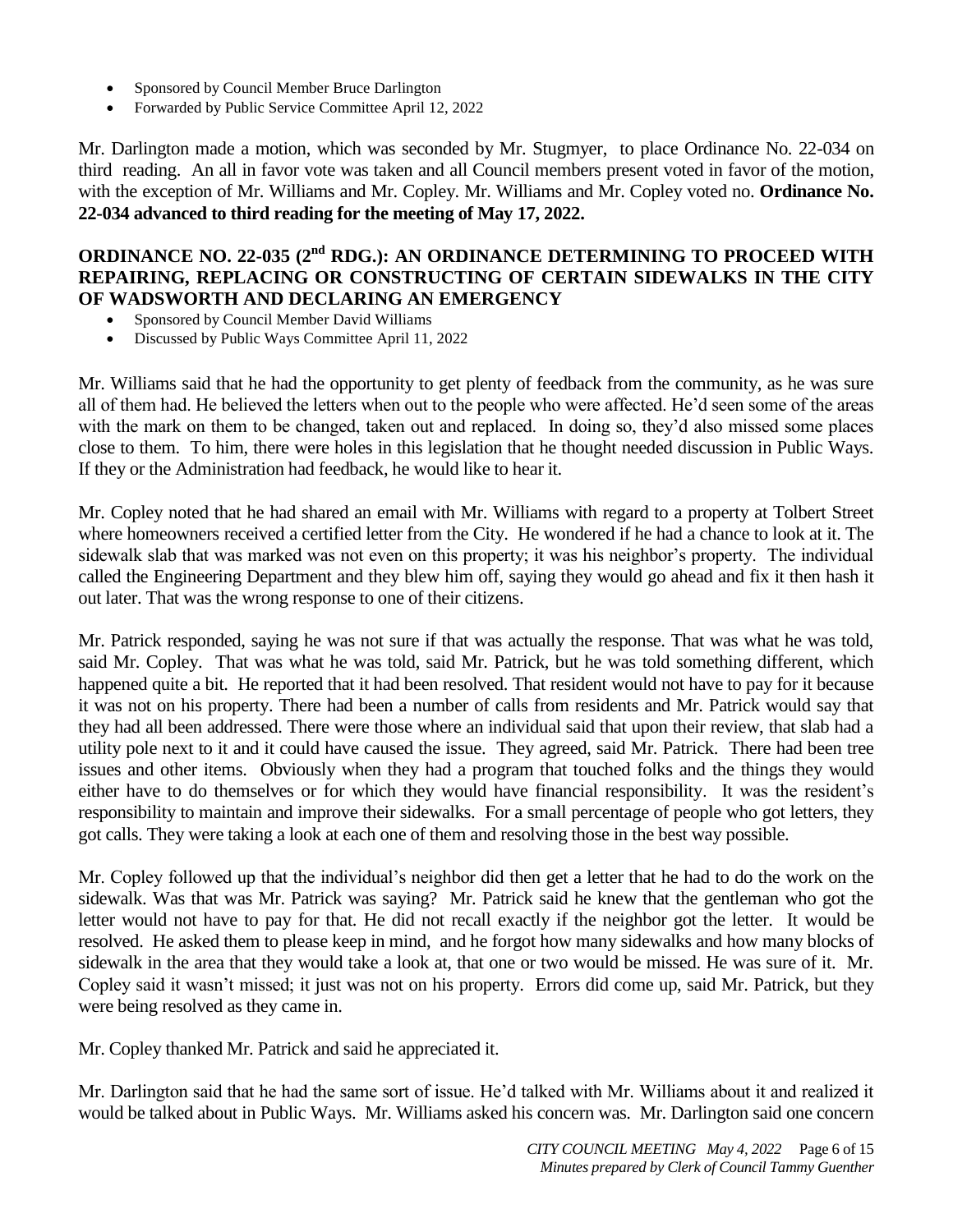was about utility poles causing problems. In this particular instance, he was called about a pole (it might have been on Tolbert) and Mr. Darlington went out and looked at it. It looked to him like it was not a hazard because it was almost behind the pole so that one would almost have to go out of their way to step on the raised part of the sidewalk. His question had to do with it not being raised that much. He looked at the ordinance and it did not specify how high the raise or settling had to be. He thought the ordinance ought to be modified so that it gave criteria as to what was a hazard and what should be replaced. It did not specifically allow for concrete grinding and they knew that it worked because he had so many comments on Summit Street after it was ground smooth. He thought the ordinance ought to be modified to talk more about what was a hazard and how it could be repaired.

The other item had to do with an appeal process. Now the appeal process was if a person felt strongly enough, they called City Hall to complain. Why, as with property taxes, was there not an appeal board? Why didn't they have an appeal board so when there was a concern, it could be appealed. Mr. Copley said that was the way it was with the alarm users, which Mr. Hiscock confirmed.

Mr. Williams said those were great points and they would address them. He asked the Law Director if he had not looked into something about a year ago. He thought it was something like two inches, but it was "up to." **Mr. Morris** said he had looked into it, but could not entirely remember. He recalled the two inch rule, which said by civil liability standards, it was defined as a hazard over two inches. So the primary liability would lie with the landowner. The question then became, if they knew about it, would there be secondary liability of that. It was not just what was in their ordinance, but also what was in statutory case law. He could certainly dig up that memo and get back Mr. Williams.

Mr. Williams said Public Ways would meet next Monday night and there were some issues that they needed to discuss on the legislation. They might have to amend something. They left a lot of discretion up to their Engineering Department as far as what needed to be done and what did not. Everybody was human and could make a mistake. He thought they needed some more clarity on it.

Mr. Patrick said that every resident received a nice, two-page document outlining the program. He thought a lot of the items that Mr. Darlington mentioned were outlined in that document, which was pretty thorough. It listed the height of issues – less than two inches. Three quarter of an inch was the limit of what needed replacement. There were many different items – if it was a crack, unevenness, many unevenness, etc. They had all of that in the program, but it was not all detailed in the legislation.

Mr. Darlington asked Mr. Patrick send a copy of that, and Mr. Patrick said he could sent it right now.

Again, Mr. Williams went back to the fact that they would discuss it in Public Ways and that much discretion was left to their Engineering Department. He thought they might need another process.

With no other questions or comments, Mr. Williams made a motion, which was seconded by Mr. Copley, to place Ordinance No. 22-035 on third reading. An all in favor vote was taken and all Council members present voted in favor of the motion. **Ordinance No. 22-035 advanced to third reading for the meeting of May 17, 2022.**

## **ORDINANCE NO. 22-036 (2<sup>nd</sup> RDG.): AN ORDINANCE TO MAKE A SUPPLEMENTAL APPROPRIATION OF \$233,364.00 IN VARIOUS FUNDS FOR THE FISCAL YEAR ENDING DECEMBER 31, 2022 AND DECLARING AN EMERGENCY**

- Sponsored by President of Council Bob Thurber
- Discussed by Public Ways Committee April 11, 2022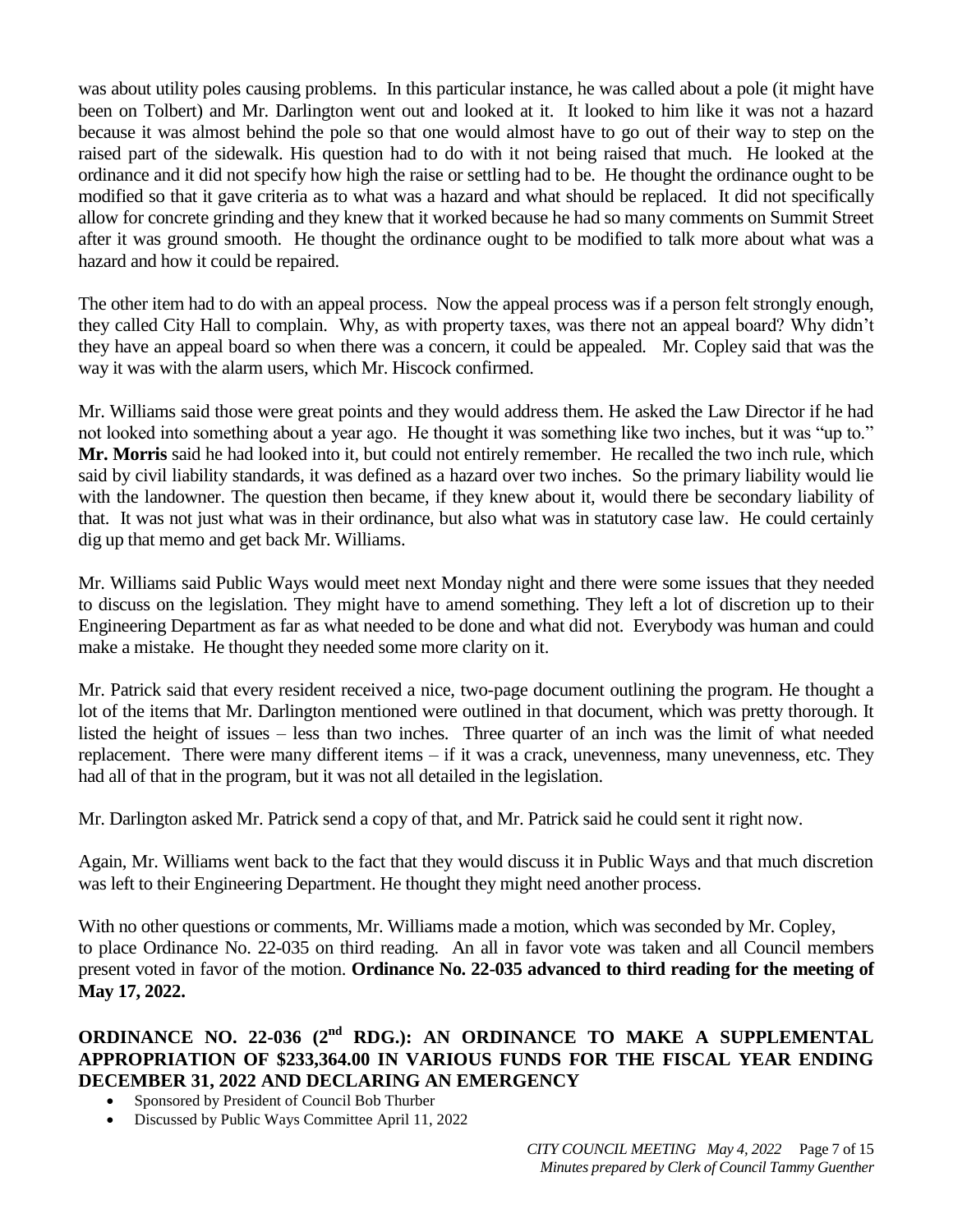The Clerk read the ordinance and Mr. Williams said that the next three ordinances had to do with the roundabout. He thought that everyone remembered how he felt at the last Council meeting about the state just telling them, "here's the bill, pay it." They had raised their gasoline tax and the diesel fuel tax and now they were asking for more money from them. He wanted the Administration to review each item of the next three ordinances, starting with who deemed it necessary to do the roundabout and why they were designing it that way. Then they could talk about the money.

## *Ordinance No. 22-036*

Sure, said Mr. Patrick, as they had talked many times in Public Ways Committee and had presentations over probably the last five or six years. The Roundabout Project came from issues out at the signal at the intersection of Seville Road and SR-57. Many people had talked to him about the longstanding issues from when they were young people, many years ago, with the accidents and the amount of issues that had come from there throughout the years. There had been accidents through the years. They had gotten calls from people to say that they needed to do something and "take care of this."

A study was conducted and through that process, it was determined that the best result for a fix to that intersection was to install a roundabout. There were a number of different options, but that was the best one. In turn, they took that study and sent to Columbus to give presentations in front of ODOT and the state, and applied for funding assistance for that. The City was awarded \$1.5M in safety funds for it, due to the safety issues at that location, with the best fix to be the roundabout.

Since then, Engineering commenced many discussions with the Ohio Department of Transportation. Early on they had discussions because of the cycle it took to put a project like this in place. It was a number of years – five years or so. So in looking ahead at the calendar, the City's project was supposed to be constructed next year in 2025, he believed. However, ODOT was doing a project just south of the area on SR-57 that should have been last year. They would replace a bridge, essentially a culvert but still a bridge. A long term shut down of about three months was anticipated with impacts to the traveling public and businesses in that area. Therefore, Mr. Patrick said that they worked hard with them to try to align those projects in a way that was, they thought, very pragmatic and a good decision to have one closure there by putting the projects together.

They essentially moved the City's project up and ODOT's project back to make that alignment happen.

Mr. Patrick continued that they did have a few public meetings to talk about it through the process and the engineering and design. They were to have another public meeting coming up. They were waiting on these patches of legislation, which was holding up the contractor and ODOT from sitting down and getting everything signed, and determining the construction schedule. The construction schedule was originally supposed to be between June 1 and the end of October. The start date was being moved back due to this. ODOT put the project out to bid this spring. It was an ODOT-led project with both of those projects combined together. If they recalled, they had legislation like they always did. The legislation did state that the engineer estimates were that, and the feeling was that it would be enough. However, any overages would be the responsibility of the City for this project. They did agree to that as they normally did.

The project came in over bid, which was not unusual. In talking with the ODOT District Director, it had been happening quite a bit with the large projects over the last number of months, due to all the reasons that they always heard about in the news and every day. They were all having to deal with it. The project came in at five percent over budget, overall. They had a limit for which a project could be awarded – up to seven percent. As they knew, the City had a 10 percent limit based on their codes. They were moving forward to get it done, as they knew. Their experience with previous projects such as the SR-94 Widening Project was that as time went by, the project got more expensive.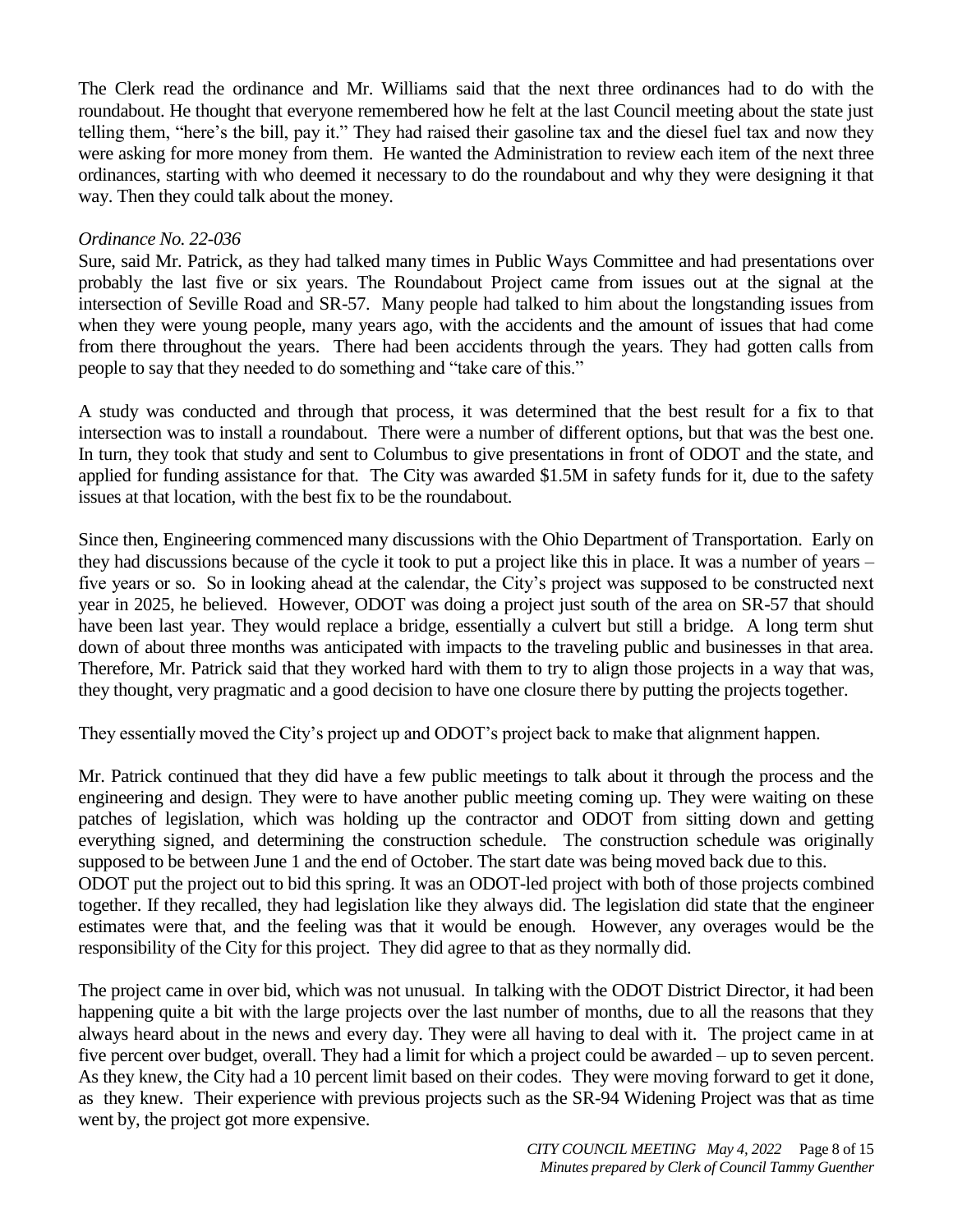Mr. Patrick said they had been working with them. There were items that came up since then, such as the waterline component of the project, with materials of supplies. They spent of time discussing it with ODOT, to come up with a solution to make sure that component was taken care of as well. He thought they'd gotten that part taken care.

ODOT was waiting from them to pass legislation to pay the overages. The overages were the portion of the City's Roundabout Project, which came in over the bid. ODOT went through and the City went through to itemize the different components. They broke them out based on the funding that was in the budget for the different components of the project. They allocated the different overages based on each component of the project. That was what was in front of them here (Ordinance No. 22-036).

Mr. Patrick acknowledged that there was a request for additional funding from the state. They would of course love for that to happen. He did talk with a number of people. The state came back to say there was not any additional funding for this project from the state. A lot of the areas were the responsibility of the City. He did learn some more about the gas tax and the amount of funding that the state did receive, which had been reduced from what they thought. It had been allocated into many different buckets and not only the transportation sector. Almost half of the funding for the project was coming from ODOT. They did want to see the project move ahead and be completed on schedule. They wanted to see it completed as inexpensively and at the less cost as possible, and Mr. Patrick thought that was what this was.

## *Ordinance No. 22-037*

Mr. Williams asked for an explanation on Ordinance No. 22-037. What was that component?

Mr. Patrick recapped that 22-036 was for the amounts from each of the departments. Ordinance 22-037 was the actual project legislation, on which the Law Director might be able to speak as well. The City's original legislation stated the total dollar amounts and the different funds that it would come through and this was a revision to that.

## *Ordinance No. 22-038*

The last item, 22-038, was a warrant for the total overage amount of \$289,170. That was the invoice that the City received from the state of Ohio for the City's portion of the project that went over the engineer's estimate and the amount that the City had previously submitted. ODOT had the estimate for the project and told the City that they needed to come up with their portion of the project, to make sure they were in agreement and wanted to do this project. They City had done that. As the bids came over five percent and not knowing how much or if those bids were going to come over five percent, ODOT then sent the bill for that. The process was, if the City got a bill for something and did not have a purchase order in place and the amount was over the \$3,000 limit, then they had to come to Council for a warrant. There was no way to have any type of purchase order in place, not know if there would be any overages or what those would be. This was the third piece of legislation.

Mr. Williams asked for an explanation of the two different numbers -- \$233K and \$289K. Mr. Patrick believed that was for additional amounts that were not allocated in the budget for the project. A portion with the \$233K was already budgeted higher than what the project came in, but the full amount was the \$289K. He was saying that the City budgeted amounts in many different areas and one of those areas had sufficient, additional budget so they did not need a supplemental for the full \$289K.

Mr. Copley thought he read that an additional \$20,000 was to be taken from the Street Improvement Fund – from the 471 account. Mr. Williams thought it was \$104K. Mr. Patrick thought it was actually a little more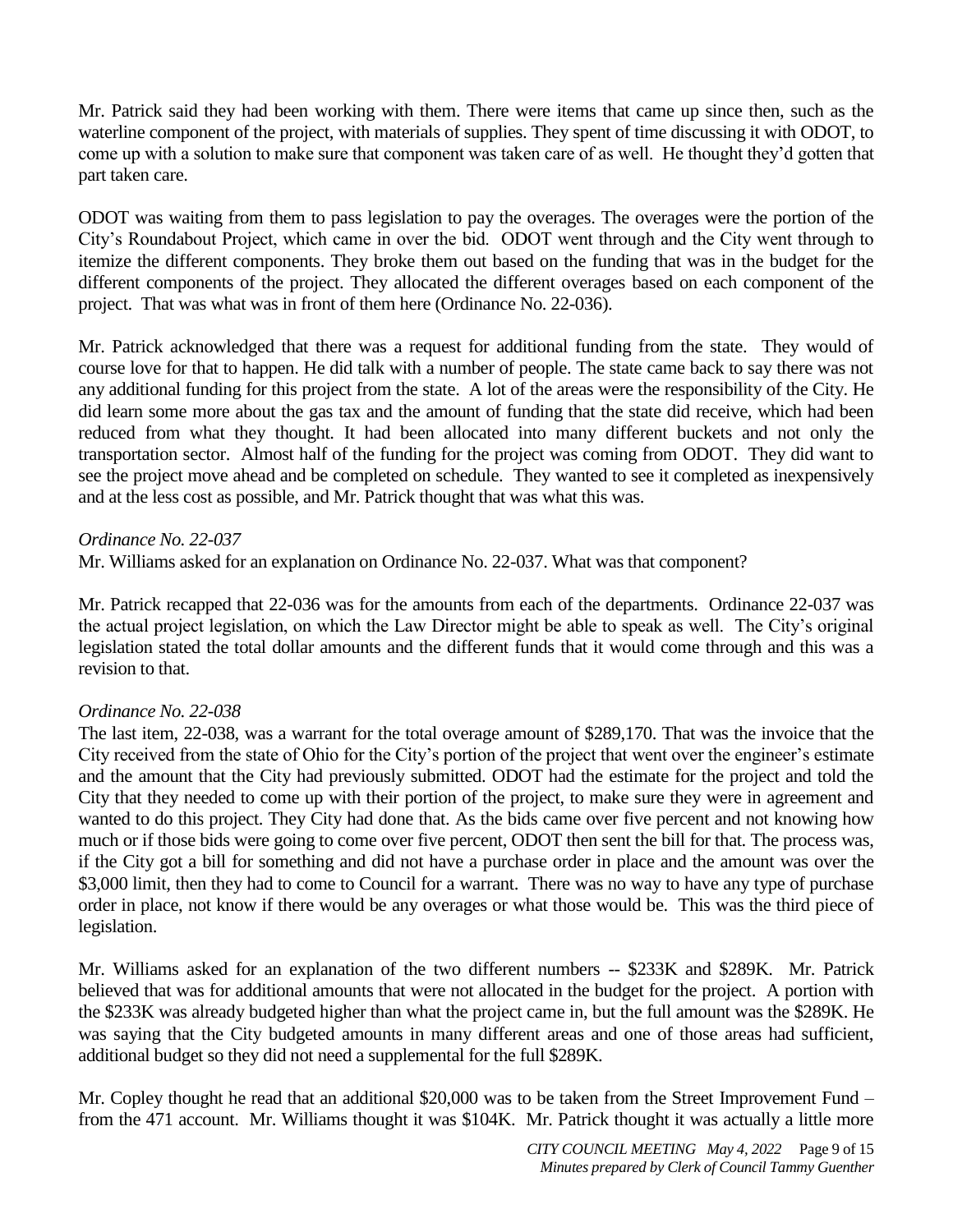than that. Mr. Copley thought \$20,000 and Mr. Williams said \$24,000, but there was another item that said \$104K that they had in Public Ways. Mr. Patrick would look it up.

Mr. Copley had a quick question regarding the ordinance that had been passed about two months ago for the Roundabout Project was \$1.5M. He recalled a not to exceed number in it. Did the state not pay any attention to that? Mr. Patrick said that the legislation passed with that language from ODOT, states that the City was guaranteeing their portion of the project. Mr. Copley thought they always had "not to exceed" a certain amount of dollars. Yes, said Mr. Patrick, on the City's side. If they did have the not to exceed amount, it meant they had to come back to Council for any overages like they were doing now. It also stated that if there were any additional overages, the City would have to pay their share, which was why ODOT came back to them. The project came in over budget and they would have to pay for that. Just like if the City did a paving project, for example, that was on the border of the City and the Township had responsibility for their portion of the road. The City got legislation and the Township got legislation. They went out to bid and if the amount came in over, the City would go back to them to pay for that. They City would not pay for their portion of the overage, just like ODOT was not going to pay for the City's portion of the overage.

But they had control over that, Mr. Williams said. With this, the City had no control. It was just the state saying "This is what you owe, pay us."

Getting back, Mr. Williams had an additional problem. He asked who they talked to in the legislature, because they actually represented them and said that they could not do that. Mr. Patrick said that based on Mr. Williams' request, he called their Ohio House Representative Sharon Ray and spoke with her. He also called and left a message with their State Senator Mark Romanchuk, but did not have the privilege to talk with him. Mr. Patrick also talked with their ODOT District 3 Director. Mr. Williams asked when Mr. Patrick had left a message with Senator Romanchuk. April 14 was Mr. Patrick's answer. Mr. Williams said that he talked with the senator on Friday and he said that he did not know anything about this project.

Mr. Williams said that just six months ago, the Street Improvement Program and the 471 account, had been asked for \$104,748 to go into this roundabout. Clearly the traffic count, the state's portion, was a lot higher traffic county than what the City's portion was. They were basically telling them, "too bad." Both sides of SR-57 with City streets were in perfect condition. They had all been paved in the last four or five years. He did not think it was in good judgment to use the street improvement program for a state project. Mr. Patrick responded that they were replacing sidewalk in the City of Wadsworth and the street improvement program money was for the improvement of pavement. But it was a brand new project, said Mr. Williams. It was not an improvement. Those streets were fine. Mr. Patrick said that the pavement would be changed and moved as part of the roundabout. New pavement would have to be put down. Mr. Williams said that he disagreed.

Mr. Rospert said that the roundabout came about before he was on Council. If he understood, it was the City's idea and the City went to the state. The state did not say that the SR-57 comes through and they were mandating that the City put in the roundabout. Was that correct? Mr. Patrick said that was correct. Mr. Rospert said that he had some safety concerns. He knew it was a tough intersection. They had Ohio Western Reserve six miles away. There were funeral homes coming from all over. They came down SR-57 and went up Seville Road to go to that cemetery, coming from the south. They came from the west. Mr. Rospert had a concern about a single lane roundabout; he thought they would cause a bigger problem. That cemetery was gearing up to do 36 burials a day. There were 24 right now. It was something that he thought they needed to consider. It was a dangerous spot for that. It was just one thing. He went through there all the time. He drove through a lot of roundabouts and it got ugly with those situations and he wanted that safety to be part of it too. Mr. Rospert knew that many people thought the roundabout was the safest way to go, but to sit in his car with a procession of 25 cars going through roundabout. He just went through one in Copley and it was an absolute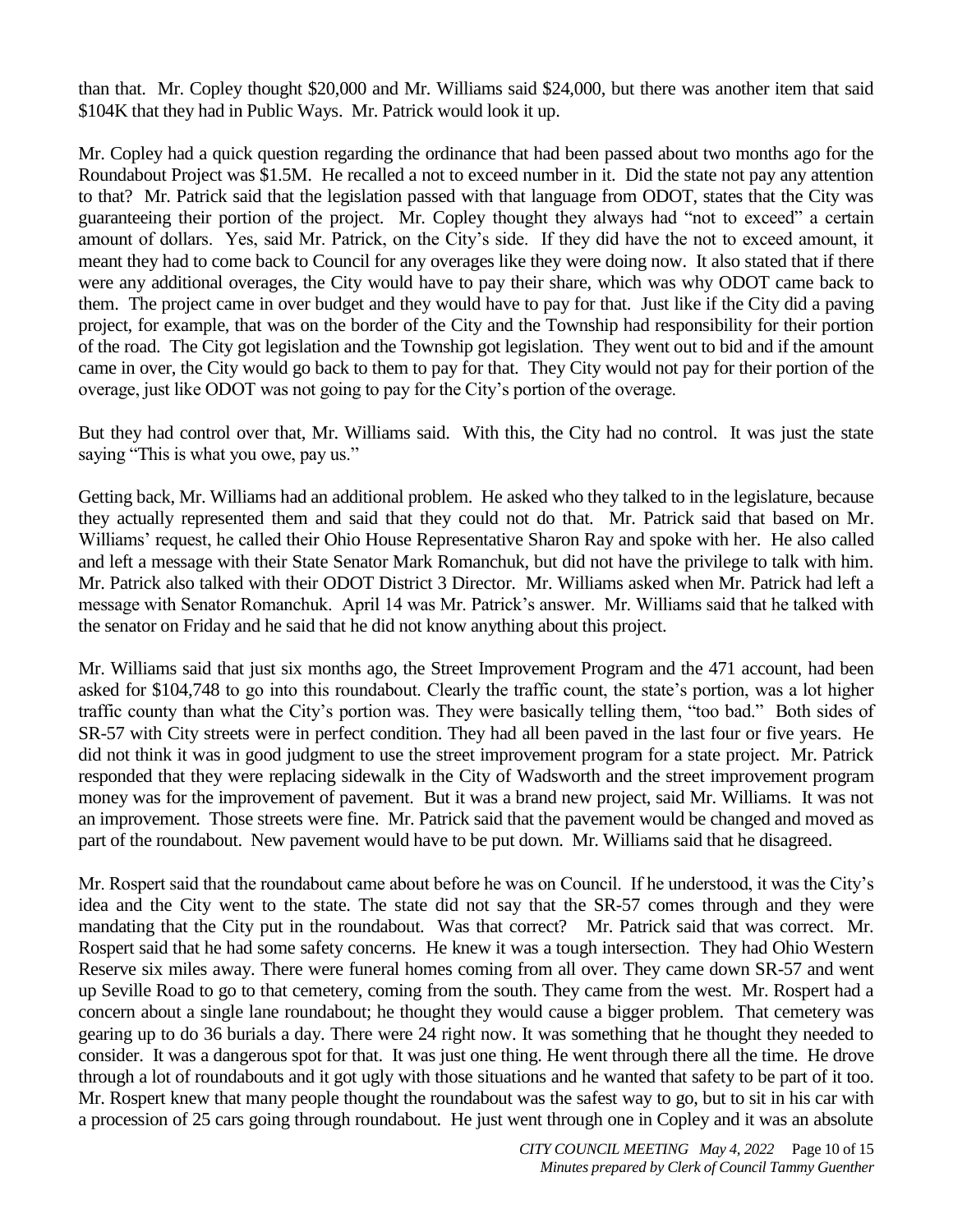disaster with people trying to cut in. He said it was a huge intersection for that (activity). He thought it was something to be considered as well.

Mr. Stugmyer asked about any protocols such as with blocking off the town square sometimes. Could it be blocked off to allow the procession to go through? Mr. Rospert said that their Police Department did do that for them, yes, when they were available. But he had just gone through Copley, and if there was any gap in the procession at all, the cars shot straight in. It was worse in a roundabout than in any other intersection. He had done it and it was a dangerous situation. He brought it up because he had a lot of personal experience at that intersection. That was where everyone came into, to get into that cemetery. He thought they were setting themselves up for some real dangerous situations.

Mr. Patrick said he would love to sit down and review some of those previous discussions and presentations with him, and he would invite Mr. Rospert to the public meeting when they had it. The engineering firm would be there to give a presentation and to give some more background and history. He could send the links from the previous presentations that addressed many of the issues. The roundabout was by far the safest method and solution out there. They looked at other solutions of additional lanes, additional turning lanes, or those types of methods. The issues out there that were present and had been present were due to the high speeds of SR-57, the signal, driver behavior and not wanting to wait, blind spots and those types of things. The roundabout minimizes high speed traffic so everything was slower going through. So even if there were accidents, they were at a slower speed and were more fender bender types than high speed collisions with the big injuries. They had had the big injuries in the past. But he would like to sit down and look at that more so.

They had certain individuals that had trucks of a certain width, said Mr. Patrick. So they actually expanded it. Even though ODOT specs said "this width," they wanted to make it wider because there was additional truck traffic there, with larger trucks and they wanted to make sure they were accommodated. They listened to people who stepped forward with those items. Through the multi-engineering process, they went through those types of things. He was not sure that funeral processions were something that was taken into consideration, but could not say that it wasn't. It was a good question for their engineering firm.

Mr. Rospert said he just knew that the intersection as getting busier and busier and it was coming from all over. He thought it was something to be cautious about.

Mr. Williams asked for other questions from Council or comments. There were none at that point.

Mr. Williams said he had been asked to suspend the three reading rule, which was seconded by Mr. Yurchiak, on Ordinance No. 22-036. A roll call vote was taken. Ayes: Hines, Darlington, Yurchiak, Stugmyer. Nays: Copley, Williams, Rospert. **Motion to suspend the three reading rule failed.**

Mr. Williams made a motion to place Ordinance No. 22-036 on third reading.

Mr. Thurber recognized Mr. Patrick, who wanted to make a comment. Mr. Patrick wanted to note that in his multiple conversations with ODOT, which maybe he did not make clear, any delays to this obligation that they had to pay these amounts were at this point delaying the project. It could ultimately delay the project from finishing on time, which could relate – and they never knew what could happen – to the end of the construction season and weather or other issue that could cause issues for the project to not be done. It could cause greater financial delays that could impact additional dollars to the City. He asked that they consider passing those so they could move forward under the obligations that they had already committed themselves to, and allow the project to move forward.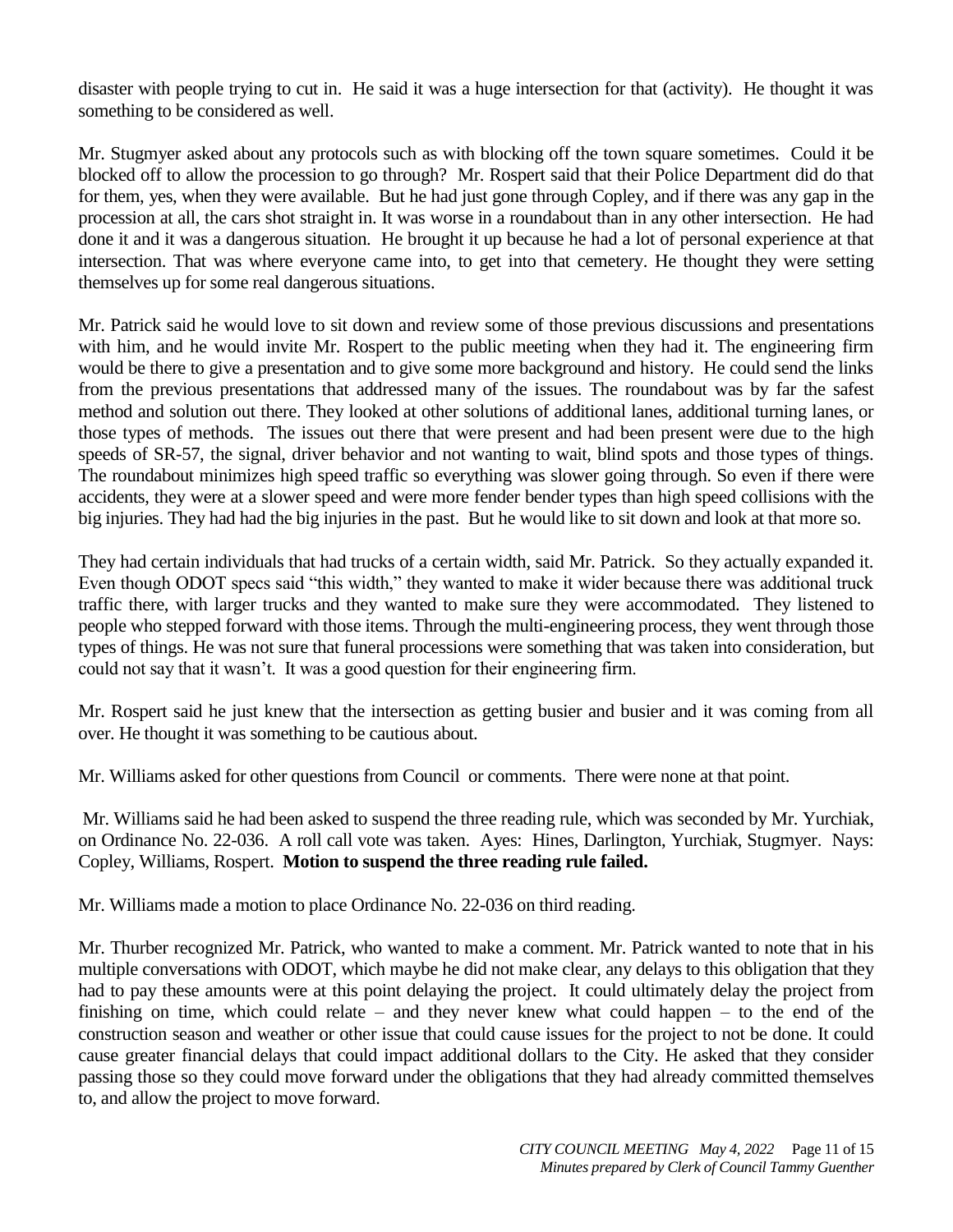Mr. Copley seconded Mr. Williams's motion. An all in favor vote was taken and all Council members present voted in favor of the motion. **Ordinance No. 22-036 advanced to third reading for the meeting of May 17, 2022.**

# **ORDINANCE NO. 22-037 (2<sup>nd</sup> RDG.): AN ORDINANCE TO AMEND FINAL RESOLUTION NO. 22-02 IN REGARD TO FEDERAL PROJECT NO. E 161173 AND DECLARING AN EMERGENCY**

• Sponsored by Council Member David Williams

Mr. Williams made a motion to suspend the three reading rule, which was seconded by Mr. Stugmyer, on Ordinance No. 22-037. A roll call vote was taken. Ayes: Yurchiak, Rospert, Stugmyer, Hines, Darlington. Nays: Copley, Williams. **Motion to suspend the three reading rule failed.**

Mr. Williams made a motion, which was seconded by Mr. Copley, to place Ordinance No. 22-037 on third reading. An all in favor vote was taken and all Council members present voted in favor of the motion. **Ordinance No. 22-037 advanced to third reading for the meeting of May 17, 2022.**

# **ORDINANCE NO. 22-038 (2<sup>nd</sup> RDG.): AN ORDINANCE TO AUTHORIZE THE DRAWING OF A WARRANT IN AN AMOUNT NOT TO EXCEED \$289,170.00 FOR THE PAYMENT OF THE AMOUNT DUE UPON A CONTRACT WITH THE OHIO DEPARTMENT OF TRANSPORTATION AND TO DECLARE AN EMERGENCY**

Sponsored by President of Council Bob Thurber

Mr. Williams made a motion to suspend the three reading rule, which was seconded by Mr. Stugmyer, on Ordinance No. 22-038. A roll call vote was taken. Ayes: Stugmyer, Darlington, Yurchiak. Nays: Rospert, Hines, Copley, Williams. **Motion to suspend the three reading rule failed.**

Mr. Williams made a motion, which was seconded by Mr. Copley, to place Ordinance No. 22-038 on third reading. An all in favor vote was taken and all Council members present voted in favor of the motion. **Ordinance No. 22-038 advanced to third reading for the meeting of May 17, 2022.**

*The following legislation was read for the third time, having been previously read at different meetings on different days, and acted upon as follows:* 

ORDINANCE NO. 22-030 (3<sup>rd</sup> RDG.): AN ORDINANCE AUTHORIZING THE MAYOR TO **ENTER INTO A LEASE AGREEMENT BETWEEN THE CITY OF WADSWORTH AND THE MEDINA COUNTY PARK DISTRICT TO LEASE 58.3 ACRES OF LAND ALSO KNOWN AS HOLMESBROOK PARK AND DECLARING AN EMERGENCY**

- Sponsored by Council Member David Williams
- Forwarded by Public Ways Committee March 14, 2022

The Clerk noted that Exhibit A was distributed to all Council members and she read the ordinance.

Mr. Williams asked for any question from Council and stated that he had one for Mr. Patrick. He asked if everything was done that needing doing in order to move forward. Mr. Patrick yes. He added that that the Medina County Park District did present to their board and they voted to move forward with the agreement and to take over maintenance responsibilities as soon the agreement was executed. Mr. Williams understood they would take possession as soon as the documents were signed. That was correct. It would be scheduled tomorrow.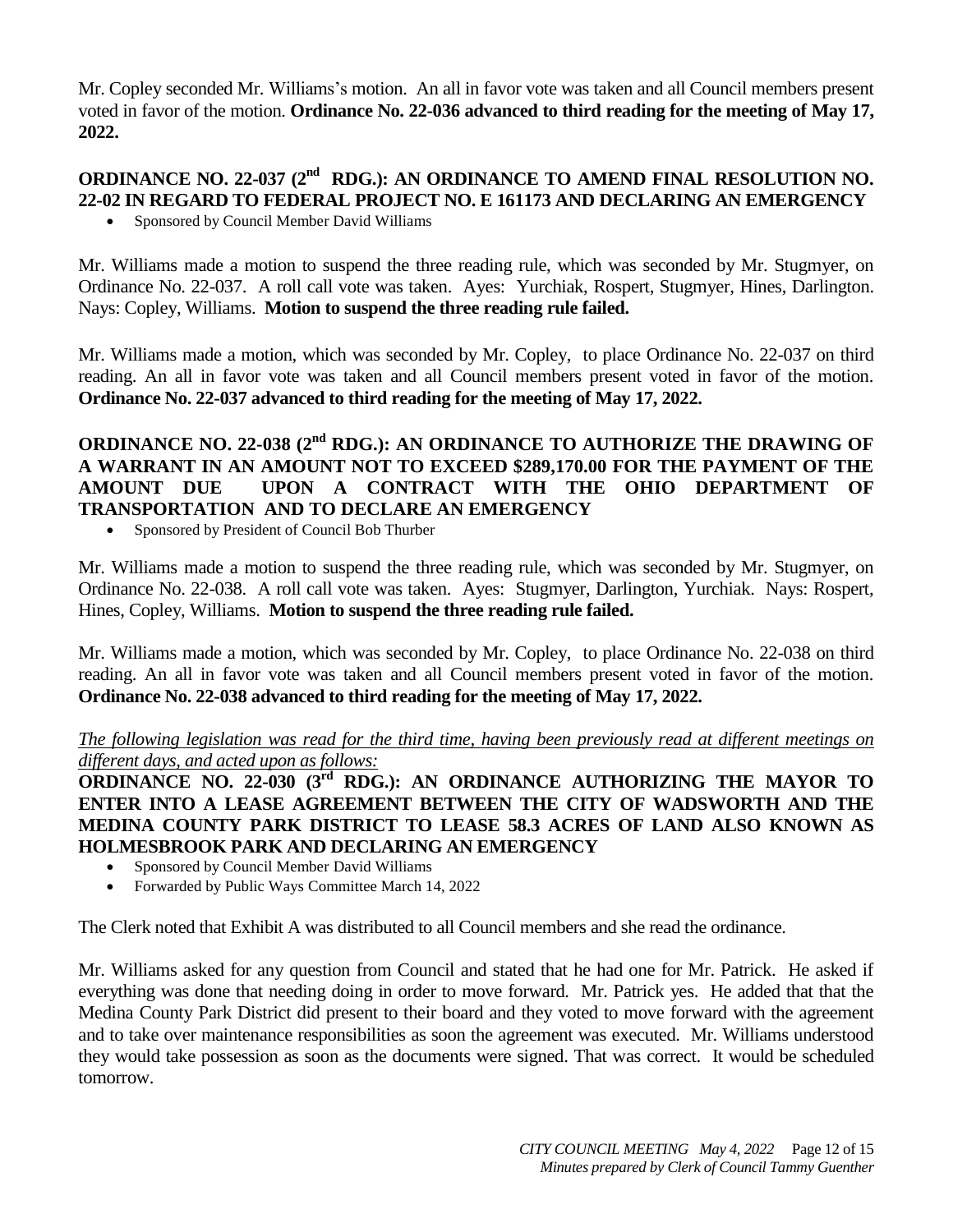Mr. Thurber noted that the City Council and especially the Administration had worked on this for well over a year. He thought it was a great thing that was happening. Mr. Williams added that the best thing was that the citizens were extremely excited about it. He could not wait to see what the County would do with their Holmesbrook Park.

Mr. Williams called the question on Ordinance No. 22-030. Mr. Thurber called for a vote. A roll call vote was taken. Ayes: Stugmyer, Hines, Darlington, Copley, Williams, Yurchiak, Rospert. **Ordinance No. 22-030 declared to have been adopted May 4, 2022.**

That concluded the legislation for the evening.

## **OTHER BUSINESS:**

#### *Redistricting*

Mr. Morris said that every 10 years pursuant to the Constitution there was a national census. The national census was a little later than normal because of Covid. They had the numbers that had been published for the City of Wadsworth, which shifted the burden to the City to make a finding that all wards were substantially equal in population and that was by ordinance. The courts had interpreted to mean that a 10 percent deviation from the ideal ward size.

To put real numbers on it, the City of Wadsworth had grown by about 2,500 people in the last 10 years. Right now, there were about 24,000 people. With four wards, that meant that each one should be targeted at about 6,000 people. All the wards they had were within about 10 percent of that 6,000, with the exception of one, which was Ward 1. Sixty-five percent of the City's growth in the last 10 years had been in Ward 1. It grew by almost 1,600 people with the Tiberon development and the other condos in that area. Ward 1 was 20 percent over their target value. That meant, by statute, they needed to rebalance it.

How did they do that? They did it by redrawing the wards boundaries. They could do it a couple of different ways. Mr. Morris had suggested one way and he put that outline in the Council's files. It would move 553 people down to Ward 2. This left Tiberon still in Ward 1, but the areas south of Tiberon between Tiberon and Ward 2 could move over to Ward 2. Upon doing that, everything would be within 10 percent.

Mr. Morris recognized, however, that this would affect their constituencies so it was important to them. He got that. It was not a legal decision. It was a political decision and he did not mean that in a pejorative way. They would have to make right by their voters. There were many possible solutions to this. He had picked the easiest one. Sometimes the easiest one was the right one and sometimes it wasn't. That was a decision that Council would ultimately have to make. If they wanted a committee or work session on it or if they wanted to use his suggestion, all of those were on the table for them. He would keep a couple of things in mind when they did that. If growth continued as it had, next time they did this in 10 years, they would not be dividing by four; they would be dividing by six. Once the City's population exceeded 25,000 people, it would expand the wards by operation of law from a four ward city to a six ward city. They might want to keep that in mind when they thought of how they were carving it up.

As far as when this needed to be done, it needed to be done 150 days before a primary. The primary was yesterday, so they had a year to complete. They had a couple of months to think about it. Mr. Morris said to let him know how and when they wanted to do and he would prepare the legislation, which was the ordinance to carve out the wards. It would be sent to the Medina Board of Elections and they would redistrict the a's, b's and c's, which was their obligation. That would perhaps change for whom people would be voting.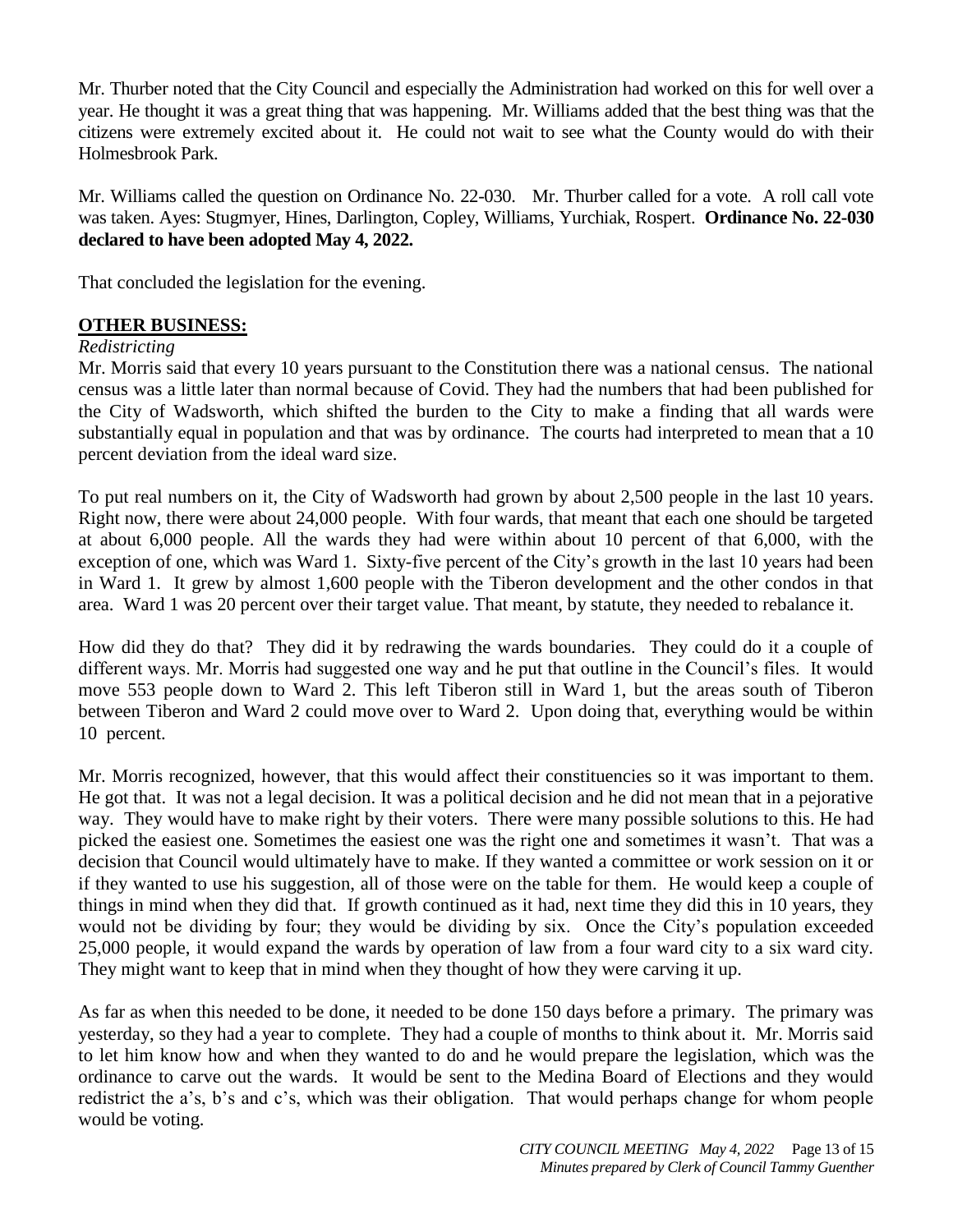Mr. Copley asked if Mr. Morris had looked in the population in Ward 1a. Mr. Morris explained that the City Engineering Department was nice enough to create a program where a block on the map could be touched to show exactly how many people in that specific block and he could find out for him. He did look at Tiberon to see how many people were in there and it was 1,000. Mr. Copley said he thought it would be cleaner if they looked at 1a instead of going north of I-76. It was directly adjacent to 2b. Mr. Morris said at that point they were crossing over SR-94 and 94 wasn't (*the following word could not be heard*). Like he had said, there were a million ways to do it. He could find out exactly how much 1a was in and slide it over to Ward 2 and tack it on with 2b. It could be the easiest way of doing it. Ward 2 was their smallest ward and Ward 1 was by far the largest.

Mr. Williams asked if it needed to be a contiguous border. Mr. Morris replied that they had to touch and make sense. Normally the would want to do it by streets to be written down in an ordinance so it made sense. There could not be a little section Ward 3 over by Tiberon, for example.

Mr. Thurber appreciated the information from the Law Director. Maybe they would schedule a work session to talk through it. They had plenty of time.

## *Recognition for Roy Boyer*

Mr. Thurber made a note that Mr. Roy Boyer passed away. He was a special guy with Wadsworth Towing who was very quiet. Mr. Thurber described him as an ordinary citizen but an extraordinary guy because he was a servant. "You could not get him to brag about a thing in his life," the Council President said, adding that if he did anything they were going to know about it! But that was not Roy. He was just a quiet guy and Mr. Copley and Mr. Hiscock could speak to what he did for the safety forces. He assisted Mr. Stugmyer with Downtown Wadsworth, putting up the porta pots and never wanted a pat on the back or anything. He was a great guy and only 58 years old.

Mrs. Hines stated that she wanted to touch on that as well. She said he didn't just help their community, but helped their neighboring communities too. He was just a good man. She extended her sympathies to his family and thanked the City's safety forces in participating in that funeral.

Mr. Rospert said that had tow trucks from 37 different companies participate. Rittman attended, Rittman Police, Wadsworth and so on. It was an incredible day and Roy was an incredible person.

Mr. Stugmyer added that it wasn't just with the safety forces. Mr. Thurber mentioned downtown and one time they had a Santa Claus sled that didn't show up for their parade. Mr. Boyer called to see if it was true. He fixed his truck up and came down there for them. He was at the "Touch a Truck" events with a slide for the kids. It wasn't just on the job that he was a special person; it was just his entire life.

Mr. Copley said that was the way he worked. That was Roy. Many times there was no charge. Absolutely, said Mr. Thurber.

Mr. Thurber asked if there was anything from the Administration.

#### *SR-57 Roundabout Project*

Mr. Patrick offered a comment, to reiterate on the Roundabout Project. Council was delaying the project and he wanted to make sure that was known. It could relate into additional charges to the City after the project was closed out. If there were any questions, he would be glad to answer those for anyone who wanted to give him a call or set up a time. He would talk to all of them about maybe doing something to